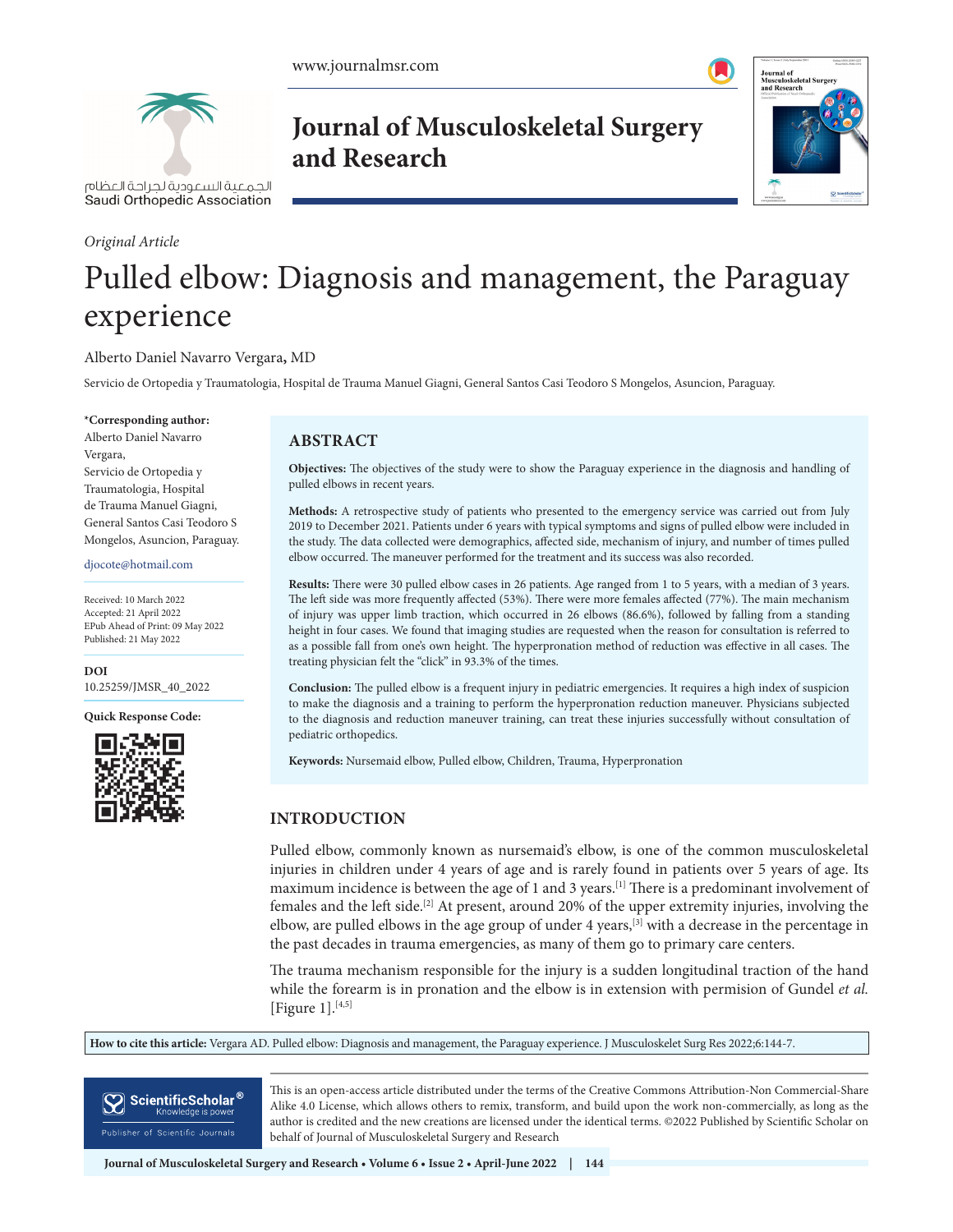This type of injury is possible due to the nature of the anatomy of the affected area.<sup>[5]</sup> The head of the radius is oval, not circular as one might think. When the forearm is supinated, the anterior aspect of the head rises sharply from the neck, so when traction is applied in this position, the annular ligament is impacted against this prominence. However, this does not happen when the forearm is in pronation. In pronation, the bone elevation is gradual, therefore, when traction occurs in that position, the annular ligament slips behind the lower part of head of the radius, interposing between the humeral capitulum and radial dome when the pulling force is released. In patients older than 5 years are less susceptible to pulled elbow, due to anatomic changes at the insertion of the annular ligament, where it thickens and strengthens.<sup>[4-6]</sup>

The recurrence rate of pulled elbow is 5–39% depending on the reference population studied and it can affect the same or the contralateral arm.[6]

Unfortunately, there are no available epidemiological reports available on the Paraguayan population and very few in the region, which is why we describe here our experience in the past 2 ½ years, in terms of diagnosis and treatment.

## **MATERIALS AND METHODS**

A retrospective study of patients who presented to the emergency service was carried out, from July 2019 to December 2021. Patients under 6 years of age who presented with a clinical picture compatible with pulled elbow were included in the study. The typical pulled elbow presentation includes a history of a child's caregiver pulling the elbow or a fall from height, upper limb acute pain, the upper limb is close to the child's body who is refusing to move it, no elbow swelling, and with possible previous positive history of a pulled elbow. Presentations related to severe trauma or with signs of fractures (swelling, ecchymosis, and deformities) were excluded from the study.

The data evaluated were demographics, affected side, mechanism of injury, and number of times pulled elbow



**Figure 1:** The mechanism of pulled elbow. The arrow shows the direction of the pull.

occurred. The maneuver performed for the treatment, its success (click sensation and active motion at 5 min), and the use or not of immobilization at discharge were also recorded. All maneuvers were performed by a specialist in pediatric orthopedics, with the hyperpronation technique being the only maneuver performed.<sup>[6,7]</sup>

## **RESULTS**

Twenty-six patients were included in this study with 30 pulled elbow incidences. Four patients had a similar event before, but with widely spaced interval (at least 6 months apart) between the events to consider them recurrences. [Table 1] shows the main results, grouped by gender, affected side, and mechanism of trauma.

Age ranged from 1 to 5 years, with a median of 3 years. The left elbows were affected in 14 patients (53.8%), while the right side was affected in 12 patients (46.1%). Females were affected more (77%) than males. The main mechanism of trauma was traction of the upper limb, which occurred in 26 cases (86.6%) followed by falling from a standing height in four cases. All patients presented in <14 h after the

**Table 1:** Demographic data, affected side, and mechanism of injury.

| Age            | Gender | Side  | Mechanism |
|----------------|--------|-------|-----------|
| $\overline{4}$ | Female | Left  | Traction  |
| $\overline{4}$ | Female | Left  | Traction  |
| 3              | Female | Left  | Traction  |
| $\overline{2}$ | Female | Left  | Fall      |
| 3              | Male   | Right | Traction  |
| $\overline{2}$ | Female | Left  | Traction  |
| 3              | Male   | Right | Traction  |
| 3              | Male   | Right | Traction  |
| 1              | Female | Left  | Traction  |
| 3              | Male   | Right | Traction  |
| $\overline{2}$ | Male   | Right | Traction  |
| $\overline{2}$ | Female | Right | Traction  |
| 3              | Male   | Left  | Fall      |
| 3              | Female | Right | Traction  |
| 3              | Female | Right | Fall      |
| 3              | Female | Right | Traction  |
| 3              | Female | Left  | Traction  |
| $\overline{2}$ | Female | Left  | Traction  |
| 1              | Female | Left  | Traction  |
| 3              | Female | Left  | Traction  |
| $\overline{4}$ | Female | Left  | Fall      |
| 3              | Female | Left  | Traction  |
| 3              | Female | Right | Traction  |
| 3              | Female | Left  | Traction  |
| $\overline{4}$ | Female | Right | Traction  |
| $\overline{2}$ | Female | Right | Traction  |
| $\overline{4}$ | Female | Left  | Traction  |
| $\overline{2}$ | Female | Right | Traction  |
| $\overline{2}$ | Female | Left  | Traction  |
| 5              | Male   | Right | Traction  |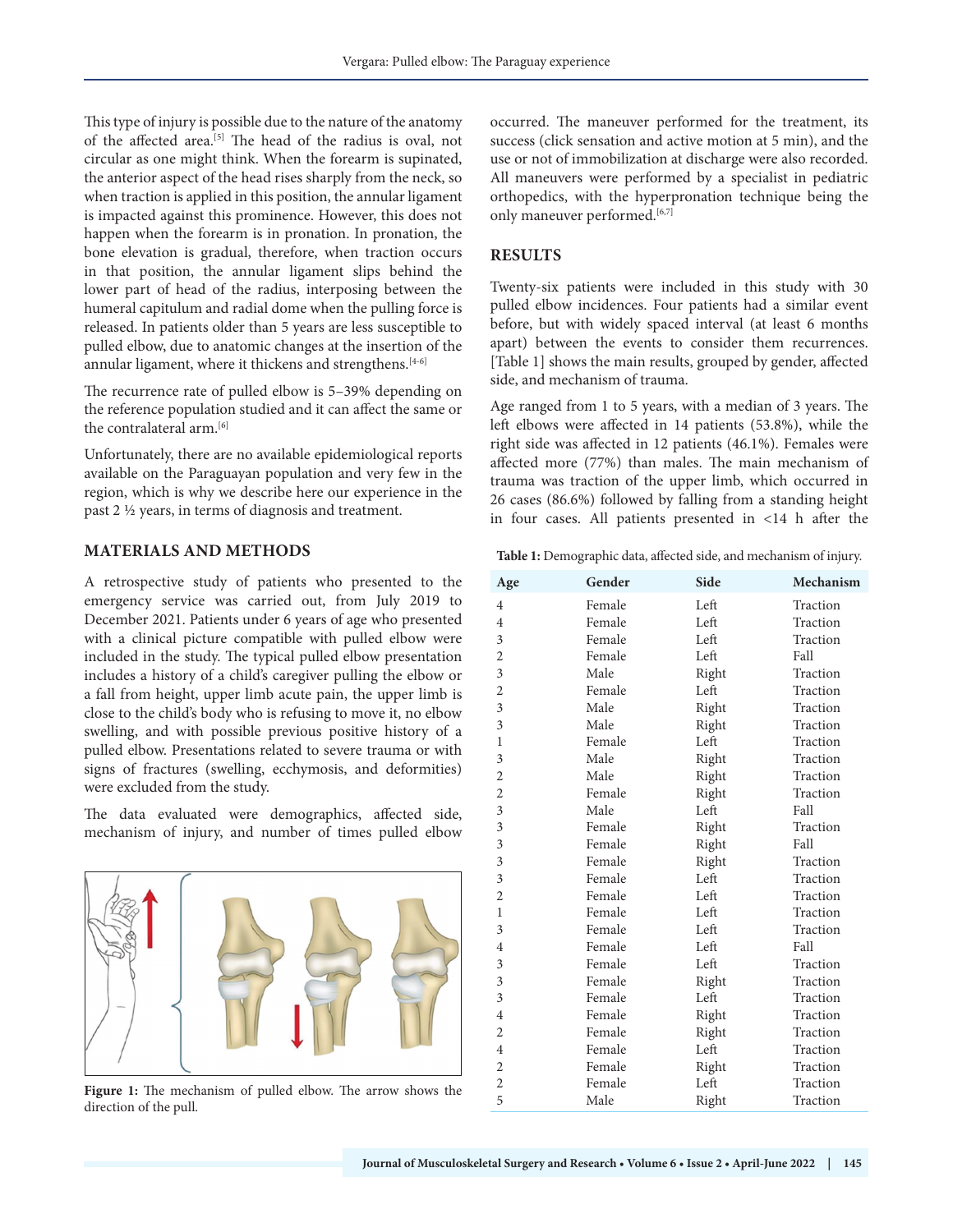trauma and none of them reported any manipulation before presentation.

It was the  $1<sup>st</sup>$  time for 26 (86.6%) patients, and on four occasions, the parents reported a previous similar event in the same elbow. However, the time interval between the first and the second events was at least 6 months.

It was found that, out of the 30 cases, the pediatrician requested radiographs on 20 occasions (66.6%). None of them found bone lesions, when they were evaluated by the specialist. In the remaining events, a consultation of a pediatric orthopedic specialist was requested before requesting supplementary studies. On evaluation of the patient, imaging studies were not considered necessary to reach the diagnosis. It was found that there were more imaging requests when the history of falling from height was the reason for the presentation. The hyperpronation method was effective in all cases, with the maneuver being repeated in 2 cases (6.66%) as no click or clinical improvement was observed after 5 min. The treating physician felt the click in 93.3% of the times.

#### **DISCUSSION**

At present, the treatment of pulled elbows has been widely effective.[8-10] Our series had a peak incidence similar to that described in the literature, but it should be noted that Takashi *et al.*[2] described a high number of cases in children under 1 year of age, with 6 months of age being the maximum frequency of elbow subluxation events in their group. They attributed that to the fact that the infants begin to turn actively on their bellies at that age. We did not have any cases younger than 1 year in our series. Regarding the common side affected; we did not have a statistically significant difference between the two sides. However, females were affected more than males, which is in agreement with available literature.[4,9-11]

We found a controversy in the literature for the indication for or against cast immobilization after reduction of the pulled elbow. Assad advocated the use of plaster in all patients with pulled elbow, since in their opinion, it has a significant impact on the number of recurrences.<sup>[10]</sup> We, as a general rule, never immobilize an elbow that was treated for pulled elbow with a cast, which is supported by many studies.<sup>[9-11]</sup> Knowing that recurrence is possible, we explain the injury mechanism to the parents, guiding them to avoid repeating the triggering maneuver, especially in the first 15 days after the event. Successful reduction (presence of the click and absence of pain) significantly reduces the possibility of a new spontaneous recurrence in the first few days. We believe that immobilizing the affected joint goes against the suspected diagnosis and that if we place the plaster, our management should be closer to that of a fracture at the elbow level rather than subluxation.



**Figure 2:** Maneuvers methods. (a) Supination-flexion maneuver. (b) Hyperpronation maneuver. The arrow shows the direction of force to attain reduction.

Our study did not have a recurrence rate in the short term (<6 months). We only had four patients with repeated episodes but separated by more than 6 months in each case.

The reduction maneuver that we used and gave us successful results is elbow hyperpronation with Permision of Gundel et al.<sup>[5]</sup> [Figure 2] in a 90° neutral position. A few times, the lack of the "click," forced us to repeat the maneuver to obtain a successful reduction. There are two known reduction maneuvers for the reduction of pulled elbows, the supination-flexion maneuver and the hyperpronation (or forced pronation) maneuver. In both, the treating physician should feel the characteristic "click" that helps confirming the diagnosis.

#### **CONCLUSION**

The "nursemaid's elbow" is a frequent injury in pediatric emergencies, it requires a high index of suspicion to make the diagnosis. It is not necessary to request radiological studies for diagnosis. The training of emergency physicians to diagnose and perform the hyperpronation maneuver is needed. With this training, the evaluation by a pediatric orthopedics is not necessary to obtain a successful treatment for pulled elbows.

#### **AUTHOR'S CONTRIBUTION**

The author has critically reviewed and approved the final draft and is responsible for the manuscript's content and similarity index.

#### **ETHICAL APPROVAL**

The research protocol was approved by the Institutional Review Board on January 3, 2022. Grupo Premedic Circular #03012022.

#### **DECLARATION OF PATIENT CONSENT**

The author certifies that they have obtained all appropriate patient consent forms. In the form, the patient's parent has